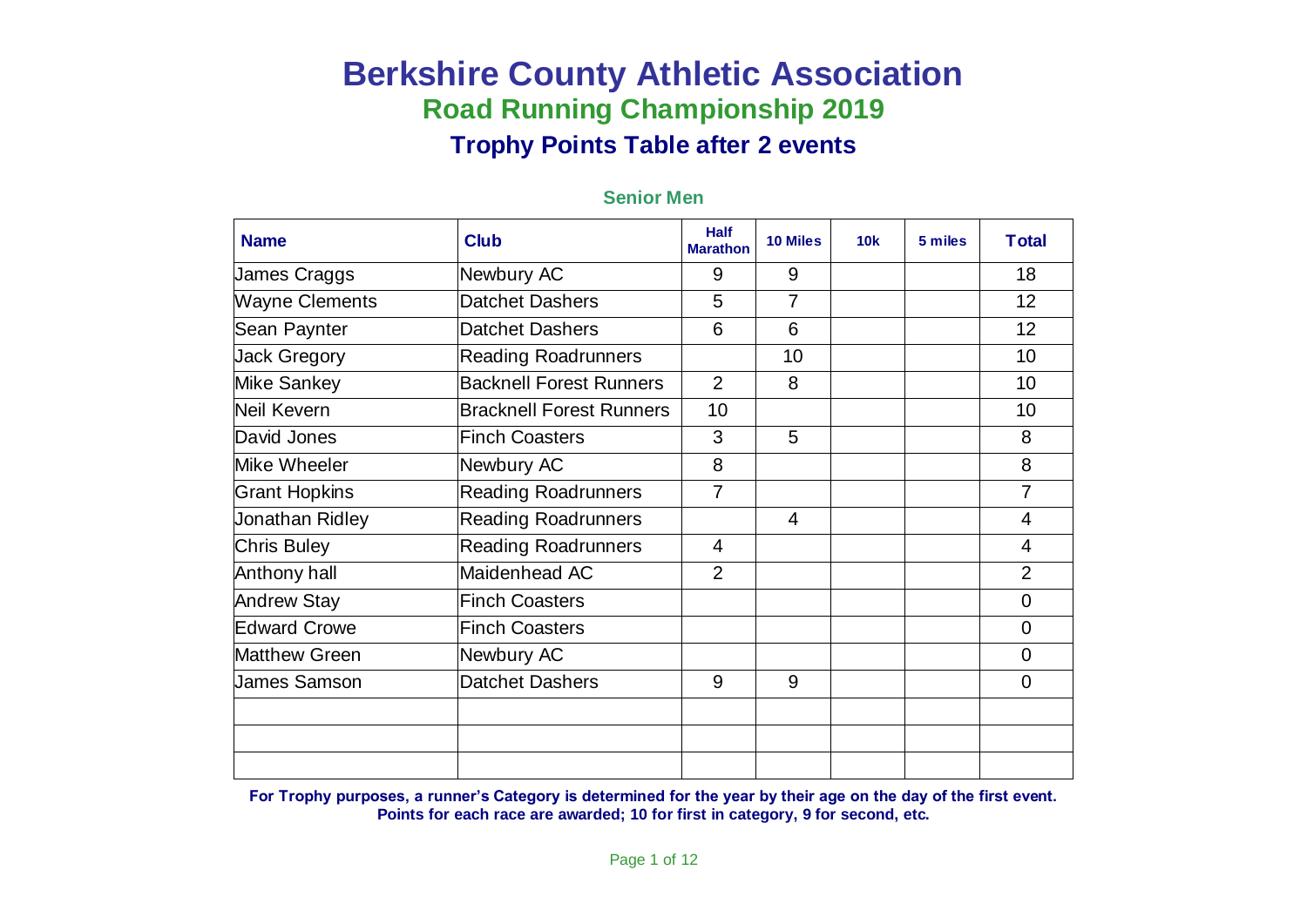# **Berkshire County Athletic Association**

# **Road Running Championship 2019**

### **Trophy Points Table after 2 events**

| <b>Name</b> | <b>Club</b> | Half<br>Marathon | <b>10 Miles</b> | 10k | 5 miles | <b>Total</b> |
|-------------|-------------|------------------|-----------------|-----|---------|--------------|
|             |             |                  |                 |     |         |              |
|             |             |                  |                 |     |         |              |
|             |             |                  |                 |     |         |              |
|             |             |                  |                 |     |         |              |
|             |             |                  |                 |     |         |              |
|             |             |                  |                 |     |         |              |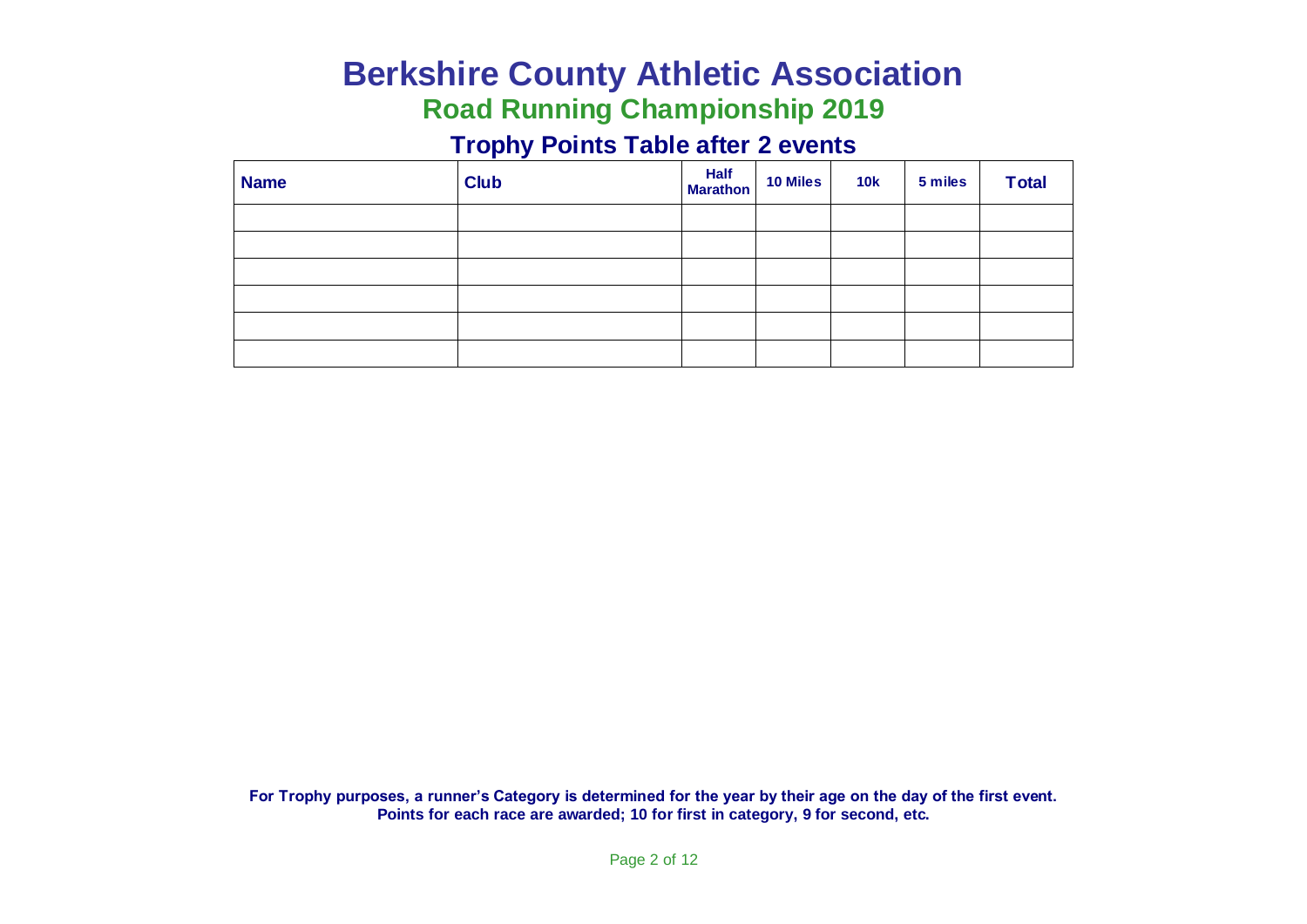| <b>Name</b>               | <b>Club</b>                     | <b>Half</b><br><b>Marathon</b> | <b>10 Miles</b> | <b>10k</b> | 5 miles | <b>Total</b>   |
|---------------------------|---------------------------------|--------------------------------|-----------------|------------|---------|----------------|
| <b>Tom Easten</b>         | Maidenhead AC                   | 8                              | $\overline{7}$  |            |         | 15             |
| David Lee                 | Datchet Dashers                 |                                | 10              |            |         | 10             |
| <b>Paul Mackenzie</b>     | <b>Finch Coasters</b>           | 5                              | 5               |            |         | 10             |
| Mark Worringham           | <b>Reading Roadrunners</b>      | 10                             |                 |            |         | 10             |
| <b>Jeff Bird</b>          | Newbury AC                      |                                | 9               |            |         | 9              |
| <b>John Burnett</b>       | <b>Bracknell Forest Runners</b> | 9                              |                 |            |         | 9              |
| <b>Steve Barnes</b>       | Newbury AC                      |                                | 8               |            |         | 8              |
| Satnam Singh              | <b>Datchet Dashers</b>          | 6                              |                 |            |         | 7              |
| Mark Ferguson             | <b>Datchet Dashers</b>          | 7                              |                 |            |         | 7              |
| <b>Steven Siddell</b>     | <b>Reading Roadrunners</b>      |                                | 6               |            |         | 6              |
| <b>Christopher Hobson</b> | Newbury AC                      | 4                              | $\overline{2}$  |            |         | 6              |
| <b>Jon Oliver</b>         | Maidenhead AC                   |                                | $\overline{4}$  |            |         | 4              |
| <b>Brett Siddons</b>      | Unaffiliated                    |                                | 3               |            |         | 3              |
| Colin Abraham             | <b>Unaffiliated</b>             | 3                              |                 |            |         | 3              |
| <b>Vince Williams</b>     | <b>Reading Roadrunners</b>      | $\overline{2}$                 |                 |            |         | $\overline{2}$ |
| <b>Richard Usher</b>      | <b>Reading Roadrunners</b>      | 1                              |                 |            |         | 1              |
| Darren Kinder             | <b>Unaffiliated</b>             |                                |                 |            |         | $\overline{0}$ |
| <b>Robert Houghton</b>    | <b>Reading Roadrunners</b>      |                                |                 |            |         | $\overline{0}$ |
| <b>Chris Manton</b>       | <b>Reading Roadrunners</b>      |                                |                 |            |         | $\mathbf 0$    |

#### **MV40**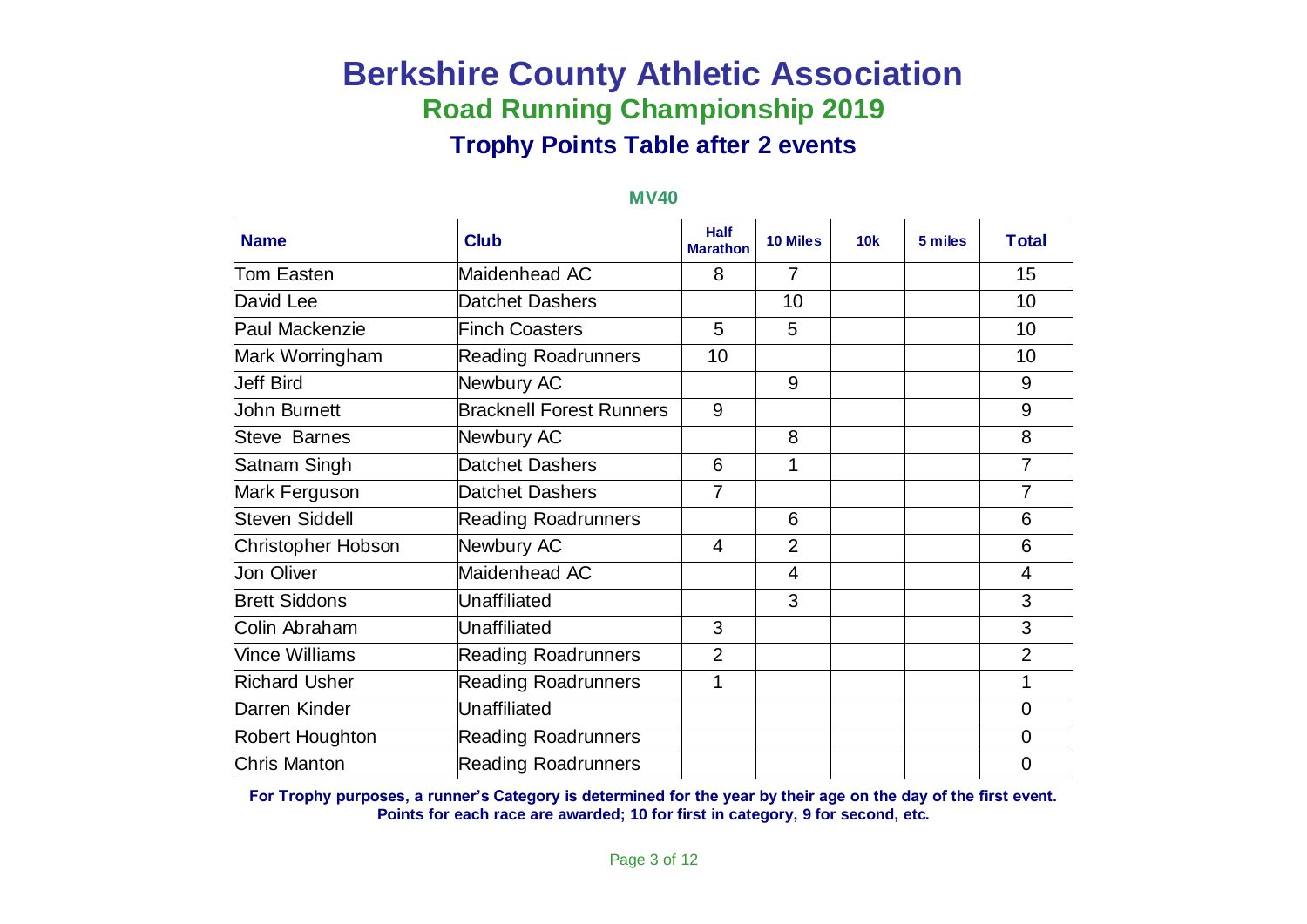# **Berkshire County Athletic Association Road Running Championship 2019**

#### **Trophy Points Table after 2 events**

| <b>Name</b>      | <b>Club</b>                | <b>Half</b><br><b>Marathon</b> | <b>10 Miles</b> | <b>10k</b> | 5 miles | <b>Total</b> |
|------------------|----------------------------|--------------------------------|-----------------|------------|---------|--------------|
| Tony Warf        | Datchet Dashers            |                                |                 |            |         |              |
| Keith Russell    | <b>Reading Roadrunners</b> |                                |                 |            |         |              |
| <b>Jon Regan</b> | Maidenhead AC              |                                |                 |            |         |              |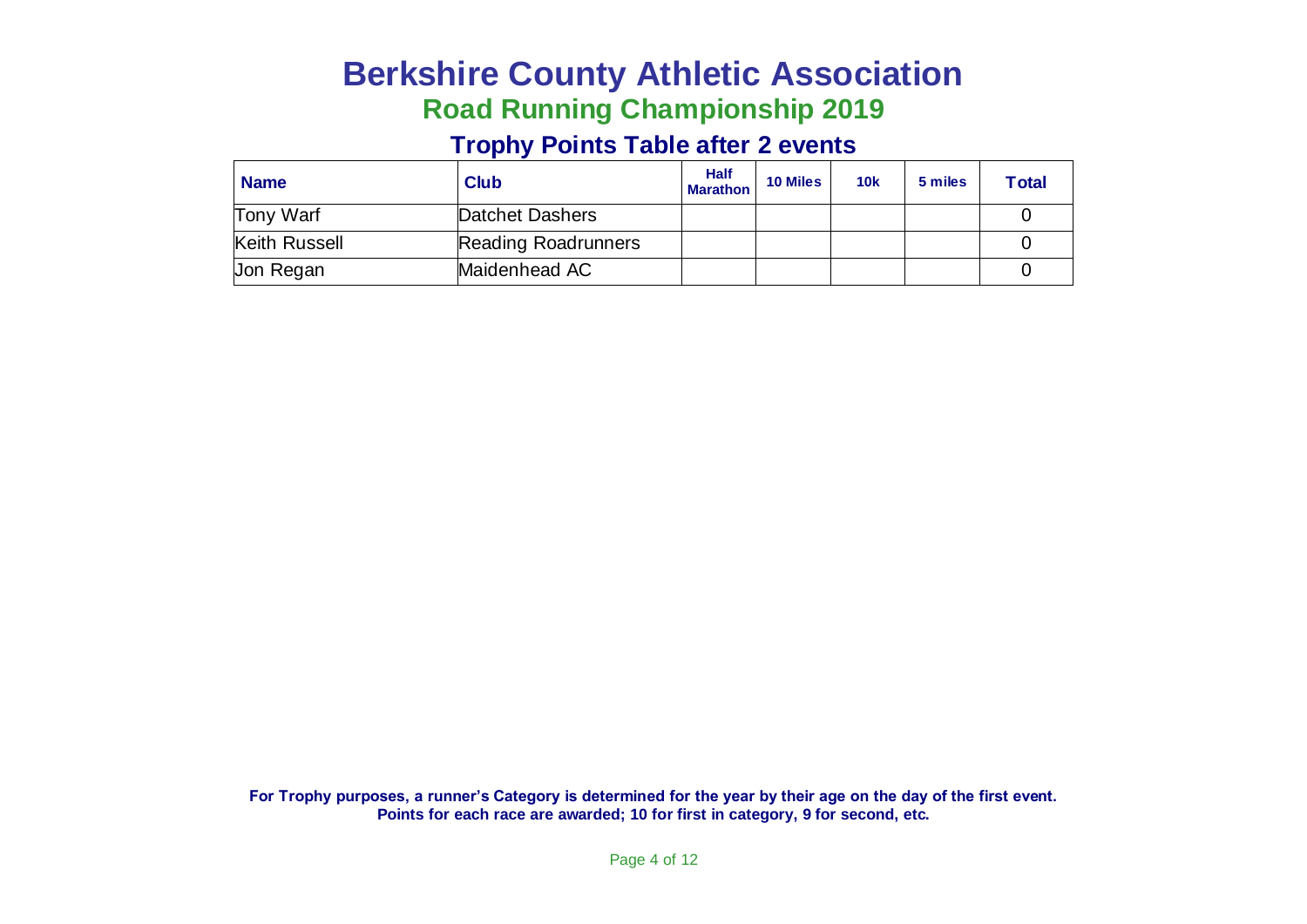#### **Name Club Club Half Marathe Marathon 10 Miles 10k 5 miles Total** Simon Mercer **Finch Coasters** 1 9 1 9 1 18 Wayne Lillis Newbury AC 8 13 Antony Streams | Unafiliated | 8 | 5 | | | 13 Heath Bampton Oxford City AC 10 10 Kenneth Brown Datchet Dashers 1 3 7 7 1 10 Alex Harris Reading Roadrunners 10 10 David Caswell **Reading Roadrunners** | 7 | | | | 7 Brian Kirsopp Reading Roadrunners | 6 | | 6 | 6 James Tarrant Maidenhead AC 6 6 Colin Latham Bracknell Forest Runners 4 4 Paul Monaghan Reading Roadrunners 4 4 David Patience **Datchet Dashers** 2 2 2 2 2 Stephen Dellow Reading Roadrunners Network and Network and Dellow Mark Jacobs Maidenhead AC 0 Mark Andrew **Reading Roadrunners** | | | | | | 0 Simon Goldfinch Maidenhead AC 1988 and 1989 and 1989 and 1989 and 1989 and 1989 and 1989 and 1989 and 1989 and Mark Jacobs Maidenhead AC 1999 | 1999 | 1999 | 1999 | 1999 | 1999 | 1999 | 1999 | 1999 | 1999 | 1999 | 1999 | 1 Peter Jewell |Reading Roadrunners | | | | 0

#### **MV50**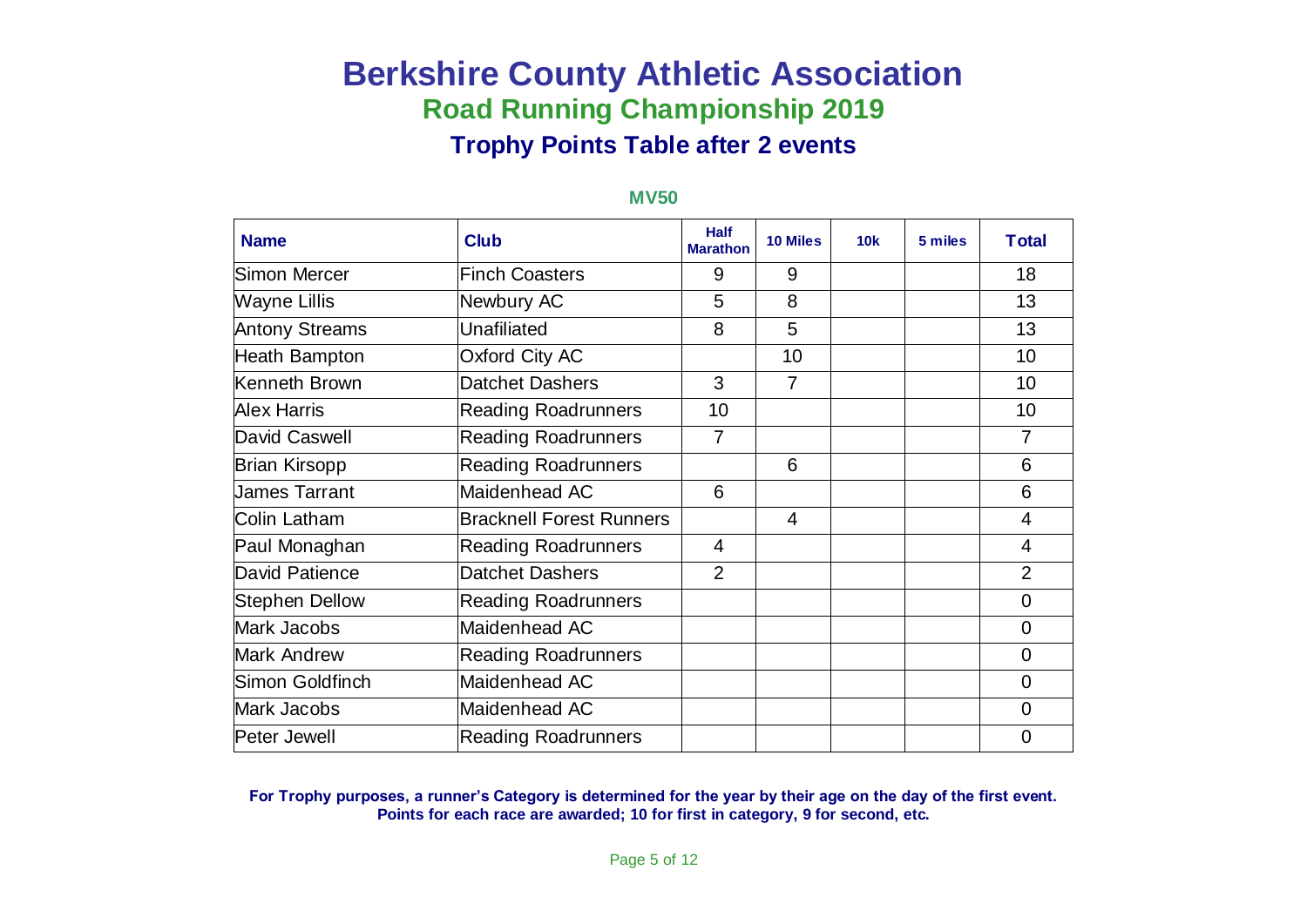| <b>Name</b>             | <b>Club</b>                | <b>Half</b><br><b>Marathon</b> | <b>10 Miles</b> | 10k | 5 Miles | <b>Total</b>   |
|-------------------------|----------------------------|--------------------------------|-----------------|-----|---------|----------------|
| David Dyer              | Fetch Everyone RC          | 9                              | 10              |     |         | 19             |
| Alan Freer              | <b>Reading Roadrunners</b> |                                | 8               |     |         | 15             |
| Stephen Wise            | North Down AC              | 8                              | $\overline{7}$  |     |         | 15             |
| Steve Kelleher          | <b>Finch Coasters</b>      | 5                              | 6               |     |         | 11             |
| Mike Sheridan           | Newbury AC                 | 10                             |                 |     |         | 10             |
| Robin Smith             | <b>Datchet Dashers</b>     |                                | 9               |     |         | 9              |
| <b>Joe Blair</b>        | <b>Reading Roadrunners</b> | $\overline{2}$                 | 5               |     |         | $\overline{7}$ |
| <b>Brian Emms</b>       | <b>Unaffiliated</b>        | 3                              | $\overline{4}$  |     |         | 7              |
| <b>Stuart Armstrong</b> | <b>Datchet Dashers</b>     | 6                              |                 |     |         | 6              |
| David Dibben            | <b>Reading Roadrunners</b> | 4                              |                 |     |         | 4              |
| Dennis Bonnie           | <b>Datchet Dashers</b>     |                                | 3               |     |         | 3              |
| Mark Olney              | <b>Datchet Dashers</b>     |                                | $\overline{2}$  |     |         | $\overline{2}$ |
| Andy Atkinson           | <b>Reading Roadrunners</b> |                                |                 |     |         | 1              |
| David Waterman          | Maidenhead AC              |                                |                 |     |         | $\overline{0}$ |
| <b>Anthony Curtin</b>   | <b>Datchet Dashers</b>     |                                |                 |     |         | $\mathbf 0$    |

#### **MV60**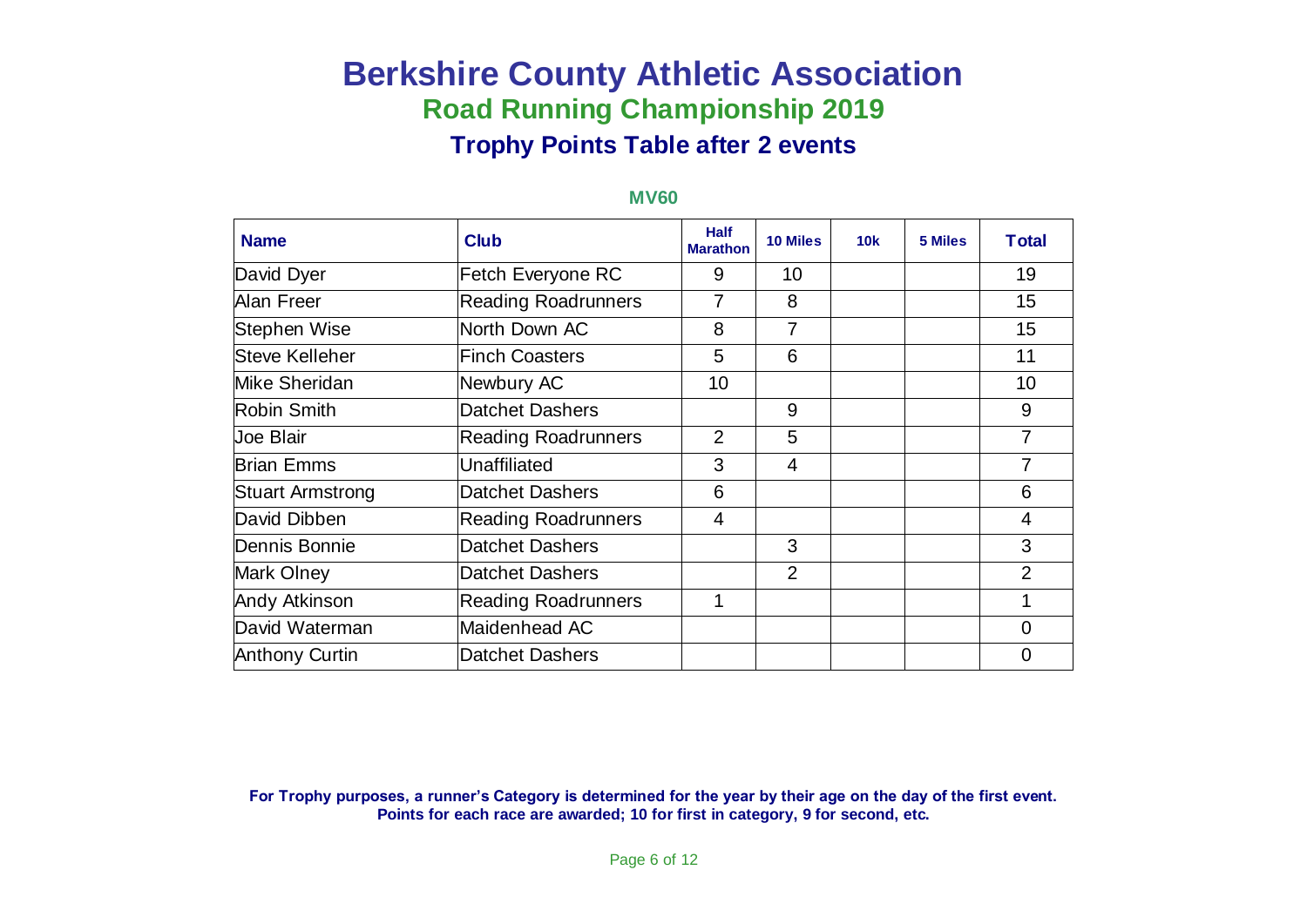#### **Senior Women**

| <b>Name</b>            | <b>Club</b>                     | <b>Half</b><br><b>Marathon</b> | <b>10 Miles</b> | 10k | 5 Miles | <b>Total</b> |
|------------------------|---------------------------------|--------------------------------|-----------------|-----|---------|--------------|
| Alexandra Mercer       | Finch Coasters                  | 8                              | 10              |     |         | 18           |
| lSarah Evans           | <b>Wargave Runners</b>          | 4                              | 8               |     |         | 12           |
| Gemma Buley            | <b>Reading Roadrunners</b>      | 10                             |                 |     |         | 10           |
| Nikki Gray             | <b>Reading Roadrunners</b>      | 9                              |                 |     |         |              |
| Sian McBride           | <b>Bracknell Forest Runners</b> |                                | 9               |     |         |              |
| Rosealeen Killick      | Bracknell Forest Runners        |                                |                 |     |         |              |
| Chloe Lloyd            | <b>Reading Roadrunners</b>      | 6                              |                 |     |         | 6            |
| Joanna Webster         | Datchet Dashers                 | 5                              |                 |     |         |              |
| <b>Charlotte Firth</b> | <b>WSEH</b>                     |                                |                 |     |         |              |
| Stephanie Muzzall      | Datchet Dashers                 |                                |                 |     |         |              |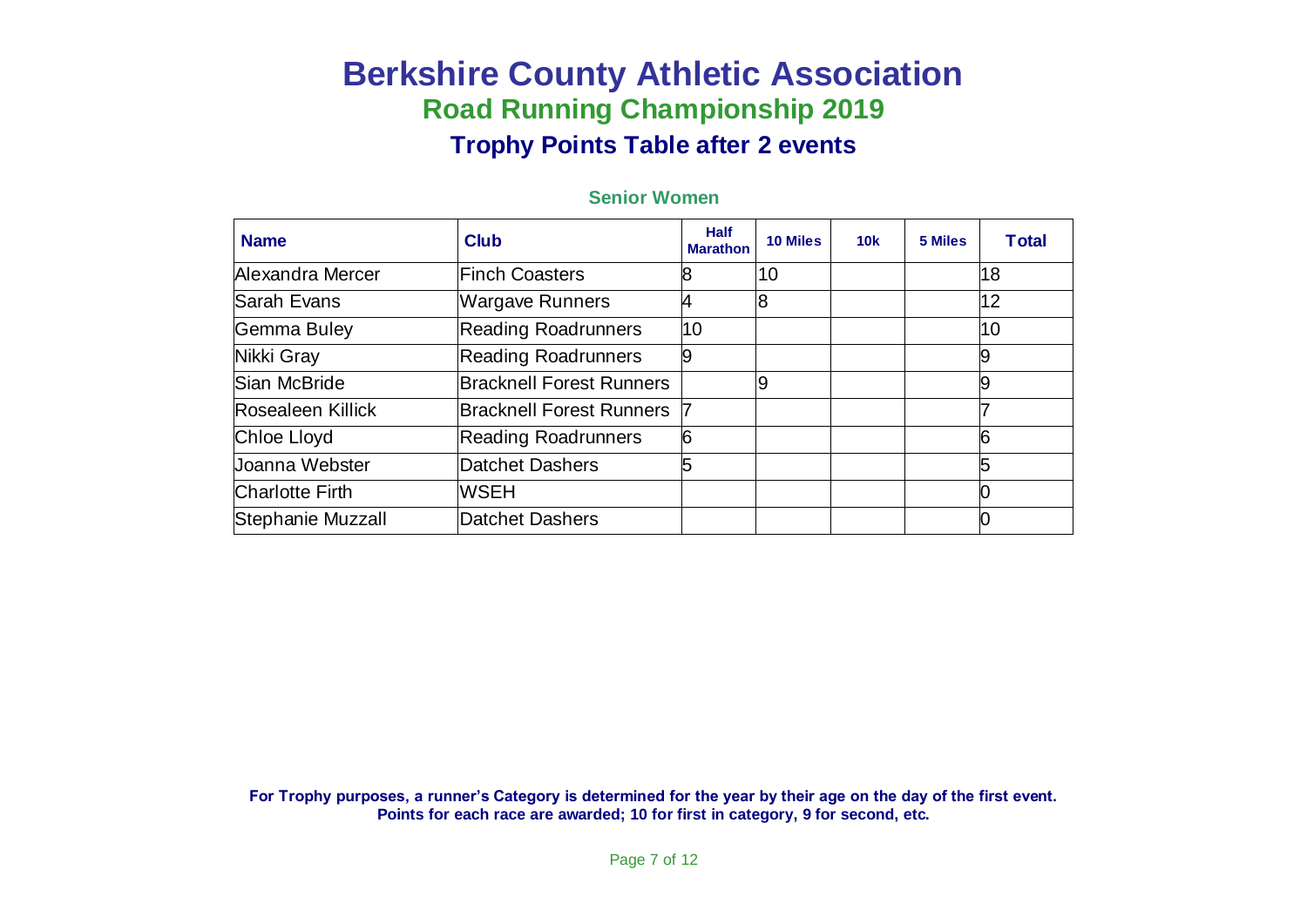| <b>Name</b>                     | <b>Club</b>                     | <b>Half</b><br><b>Marathon</b> | <b>10 Miles</b> | 10k | 5 Miles | <b>Total</b>   |
|---------------------------------|---------------------------------|--------------------------------|-----------------|-----|---------|----------------|
| <b>Becky Atkinson</b>           | Maidenhead AC                   | 9                              | 10              |     |         | 19             |
| Elly Maggs                      | Maidenhead AC                   | 7                              | 9               |     |         | 16             |
| Erica Key                       | <b>Reading Roadrunners</b>      | 8                              | 8               |     |         | 16             |
| <b>Ellen Easten</b>             | Maidenhead AC                   | 3                              | $\overline{7}$  |     |         | 10             |
| <b>Jill Collett</b>             | <b>Datchet Dashers</b>          | 10                             |                 |     |         | 10             |
| <b>Beata Dalal</b>              | <b>Finch Coasters</b>           |                                | 6               |     |         | 6              |
| <b>Sarah Dooley</b>             | <b>Reading Roadrunners</b>      | 6                              |                 |     |         | 6              |
| Nicola Gillard                  | <b>Reading Roadrunners</b>      |                                | 5               |     |         | 5              |
| <b>Caroline Hatchett-Walker</b> | <b>Wargrave Runners</b>         | 5                              |                 |     |         | 5              |
| <b>Emma Twomey</b>              | <b>Datchet Dashers</b>          | 4                              |                 |     |         | 4              |
| Laura Readings                  | <b>Bracknell Forest Runners</b> | $\overline{2}$                 |                 |     |         | $\overline{2}$ |
| Caroline Jackson                | <b>Reading Roadrunners</b>      | 1                              |                 |     |         | 1              |
| katherine Redford               | <b>Bracknell Forest Runners</b> |                                |                 |     |         | $\mathbf 0$    |
| Louise Diggens                  | <b>Datchet Dashers</b>          |                                |                 |     |         | $\overline{0}$ |
| Veronika Royle                  | <b>Reading Roadrunners</b>      |                                |                 |     |         | $\mathbf 0$    |
| Sarah Richmond devoy            | <b>Reading Roadrunners</b>      |                                |                 |     |         | $\mathbf 0$    |
| Rocío Ibáñez                    | <b>Finch Coasters</b>           |                                |                 |     |         | $\overline{0}$ |
| Nicki Aitken                    | <b>Bracknell Forest Runners</b> |                                |                 |     |         | $\overline{0}$ |
| Vicki Taylor                    | <b>Finch Coasters</b>           |                                |                 |     |         | $\mathbf 0$    |

#### **FV35**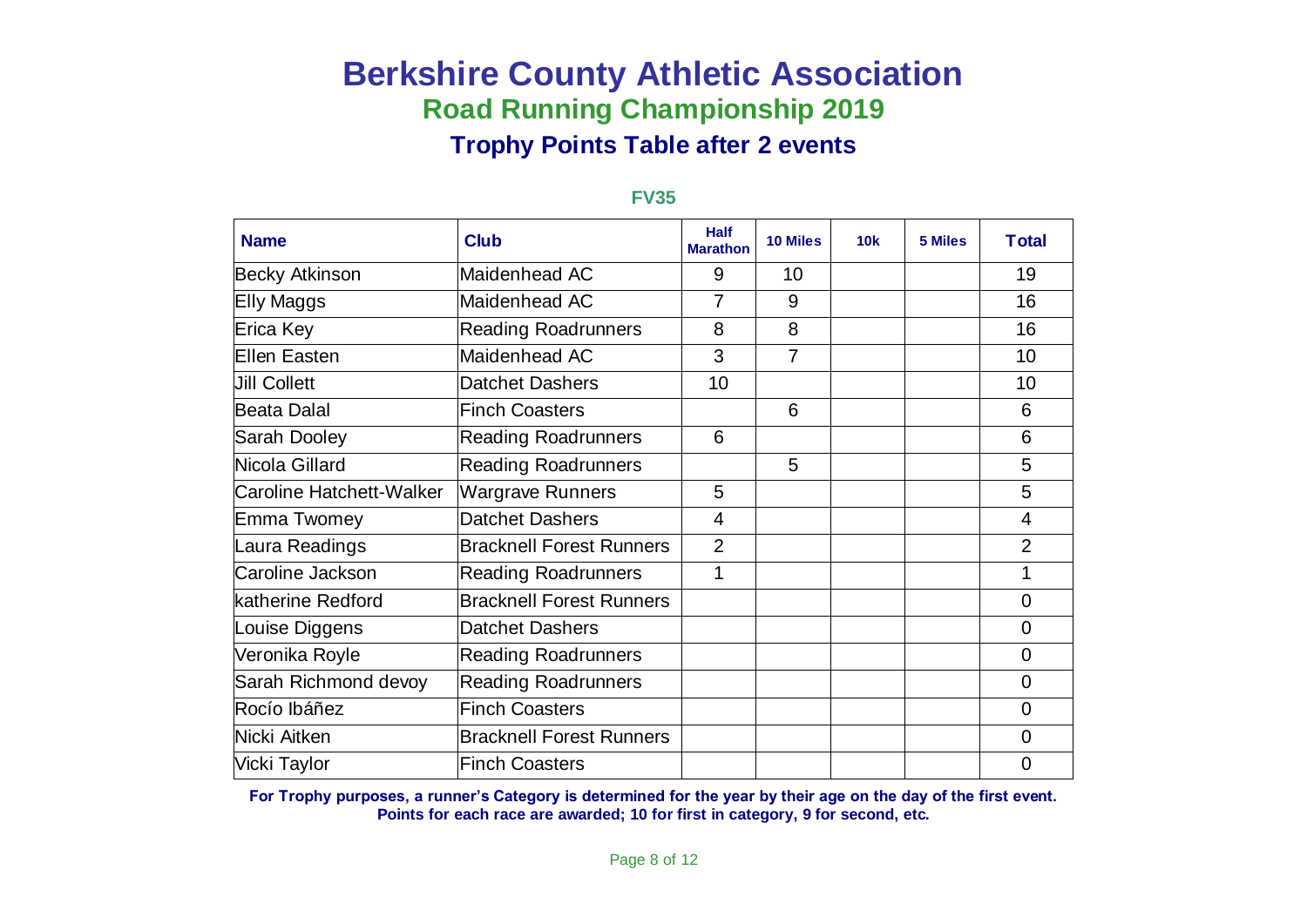| <b>Name</b>          | <b>Club</b>                     | <b>Half</b><br><b>Marathon</b> | <b>10 Miles</b> | 10k | 5 Miles | <b>Total</b>   |
|----------------------|---------------------------------|--------------------------------|-----------------|-----|---------|----------------|
| Nora Holford         | <b>Reading Roadrunners</b>      | 7                              | 9               |     |         | 16             |
| <b>Julie Canning</b> | Unafilitated                    | 6                              | 8               |     |         | 14             |
| <b>Helen Pool</b>    | <b>Reading Roadrunners</b>      |                                | 10              |     |         | 10             |
| Denise Robertson     | <b>Bracknell Forest Runners</b> | 10                             |                 |     |         | 10             |
| Alison Jessopp       | <b>Datchet Dashers</b>          | 9                              |                 |     |         | 9              |
| Liz Macartney        | <b>Datchet Dashers</b>          | 8                              |                 |     |         | 8              |
| <b>Avril Acres</b>   | <b>Bracknell Forest Runners</b> |                                | $\overline{7}$  |     |         | $\overline{7}$ |
| Joan Barker          | <b>Bracknell Forest Runners</b> | 1                              | 6               |     |         | 7              |
| Jenni Jones          | <b>Bracknell Forest Runners</b> | 5                              |                 |     |         | 5              |
| <b>Alex Bennell</b>  | <b>Reading Roadrunners</b>      | $\overline{4}$                 |                 |     |         | 4              |
| Catherine Hannan     | <b>Bracknell Forest Runners</b> | 3                              |                 |     |         | 3              |
| Shazia Ahmad         | Maidenhead AC                   | $\overline{2}$                 |                 |     |         | $\overline{2}$ |
| Gill Manton          | <b>Reading Roadrunners</b>      |                                |                 |     |         | $\overline{0}$ |
| Edwina McDowall      | <b>Headington Roadrunners</b>   |                                |                 |     |         | $\overline{0}$ |
|                      |                                 |                                |                 |     |         |                |
|                      |                                 |                                |                 |     |         |                |
|                      |                                 |                                |                 |     |         |                |
|                      |                                 |                                |                 |     |         |                |
|                      |                                 |                                |                 |     |         |                |

#### **FV45**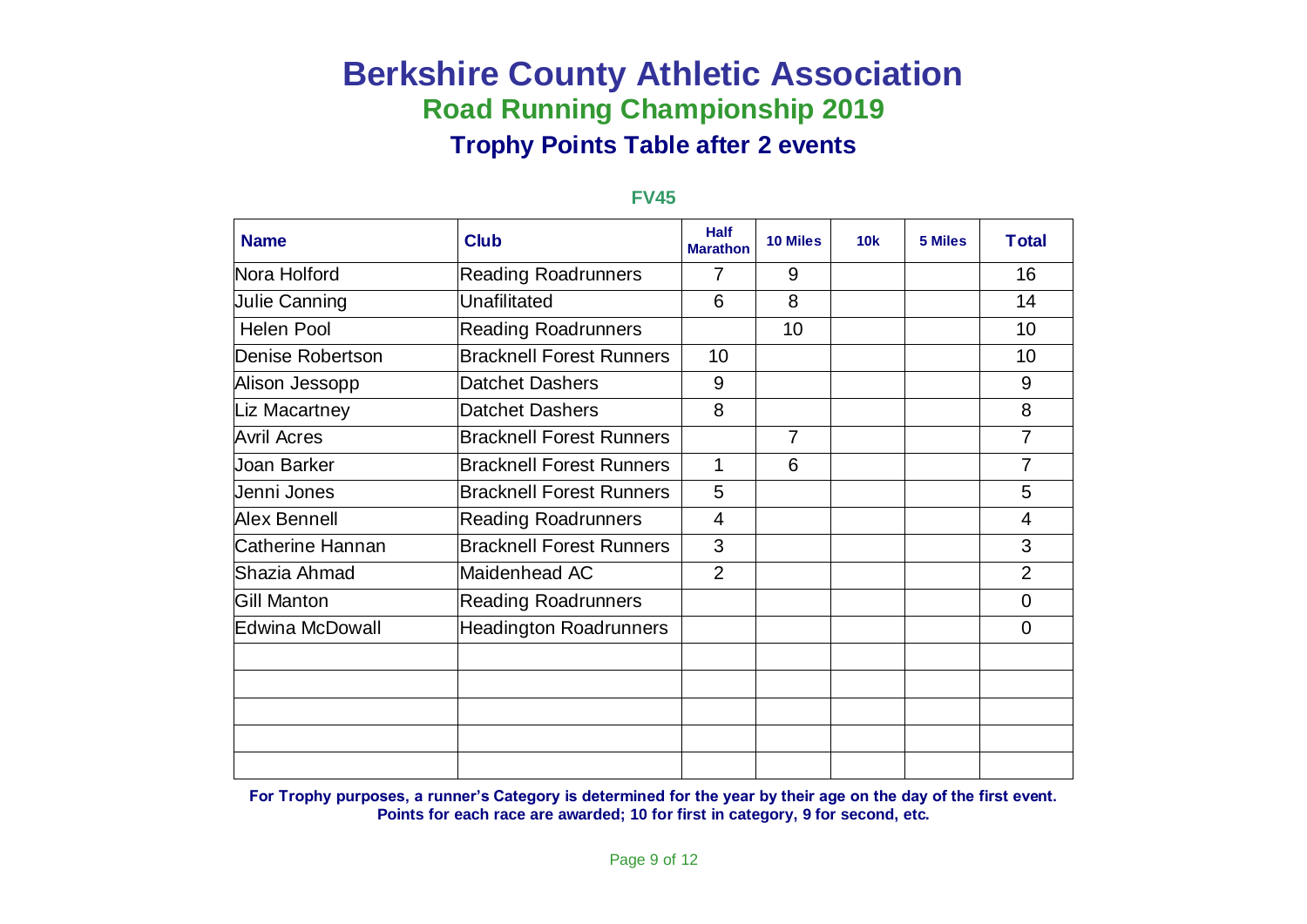# **Berkshire County Athletic Association**

# **Road Running Championship 2019**

### **Trophy Points Table after 2 events**

| <b>Name</b> | <b>Club</b> | Half 10 Miles | <b>10k</b> | 5 Miles | <b>Total</b> |
|-------------|-------------|---------------|------------|---------|--------------|
|             |             |               |            |         |              |
|             |             |               |            |         |              |
|             |             |               |            |         |              |
|             |             |               |            |         |              |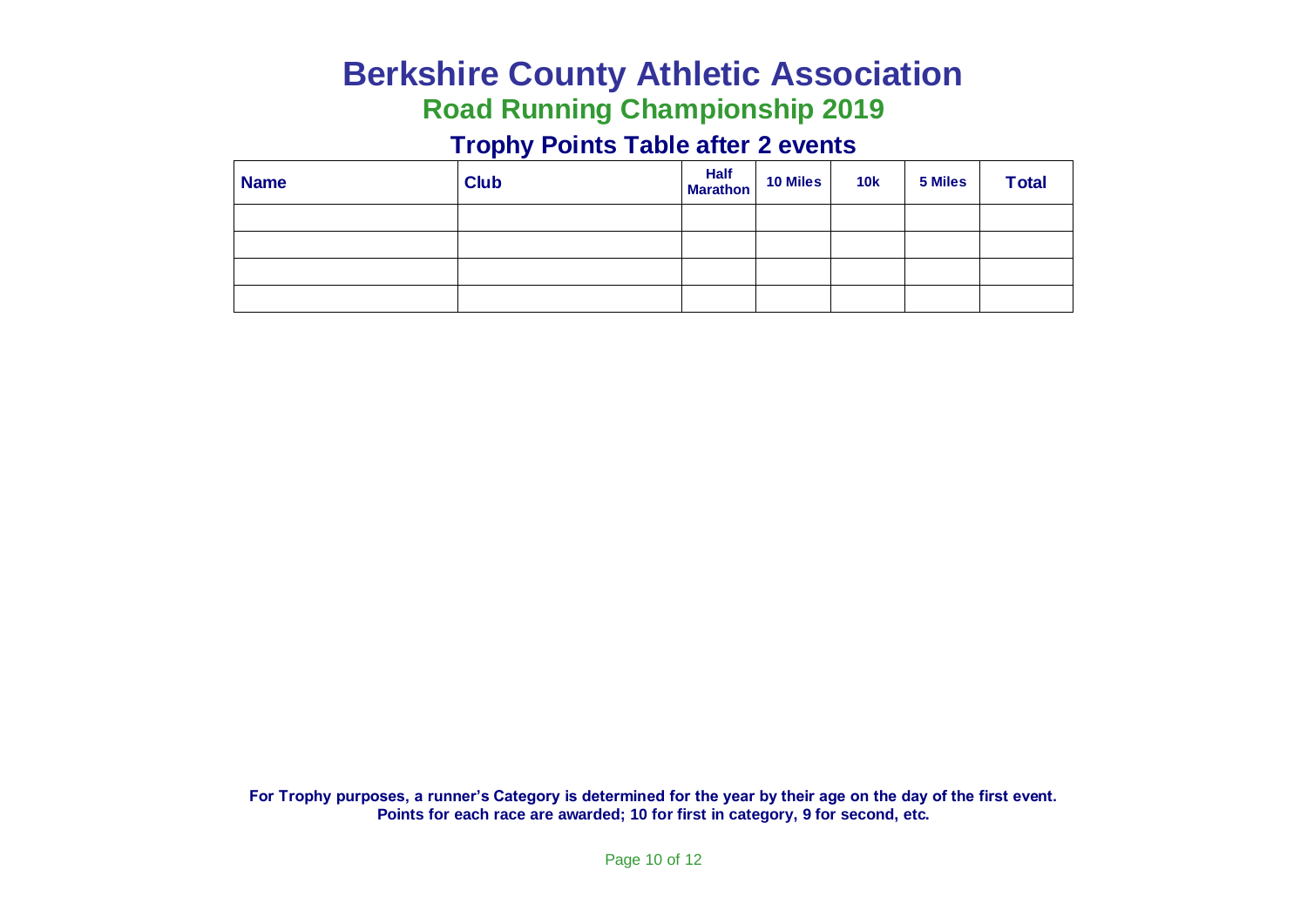#### **FV55**

| <b>Name</b>         | <b>Club</b>                     | <b>Half</b><br><b>Marathon</b> | <b>10 Miles</b> | 10k | 5 Miles | <b>Total</b> |
|---------------------|---------------------------------|--------------------------------|-----------------|-----|---------|--------------|
| Maureen Dowling     | <b>Bracknell Forest Runners</b> | 10                             | 10              |     |         | 20           |
| <b>Julie Fidler</b> | <b>Bracknell Forest Runners</b> | 9                              | 9               |     |         | 18           |
| Yvonne Olney        | <b>Datchet Dashers</b>          | 8                              | 8               |     |         | 16           |
| Sarah Bate          | <b>Reading Roadrunners</b>      | 7                              | 7               |     |         | 14           |
| Sandra Sheppard     | <b>Reading Roadrunners</b>      |                                | 6               |     |         | 6            |
| Angela Thorpe       | <b>Bracknell Forest Runners</b> |                                | 5               |     |         | 5            |
| Maureen Sweeney     | <b>Reading Roadrunners</b>      |                                |                 |     |         | 0            |
|                     |                                 |                                |                 |     |         |              |
|                     |                                 |                                |                 |     |         |              |
|                     |                                 |                                |                 |     |         |              |
|                     |                                 |                                |                 |     |         |              |
|                     |                                 |                                |                 |     |         |              |